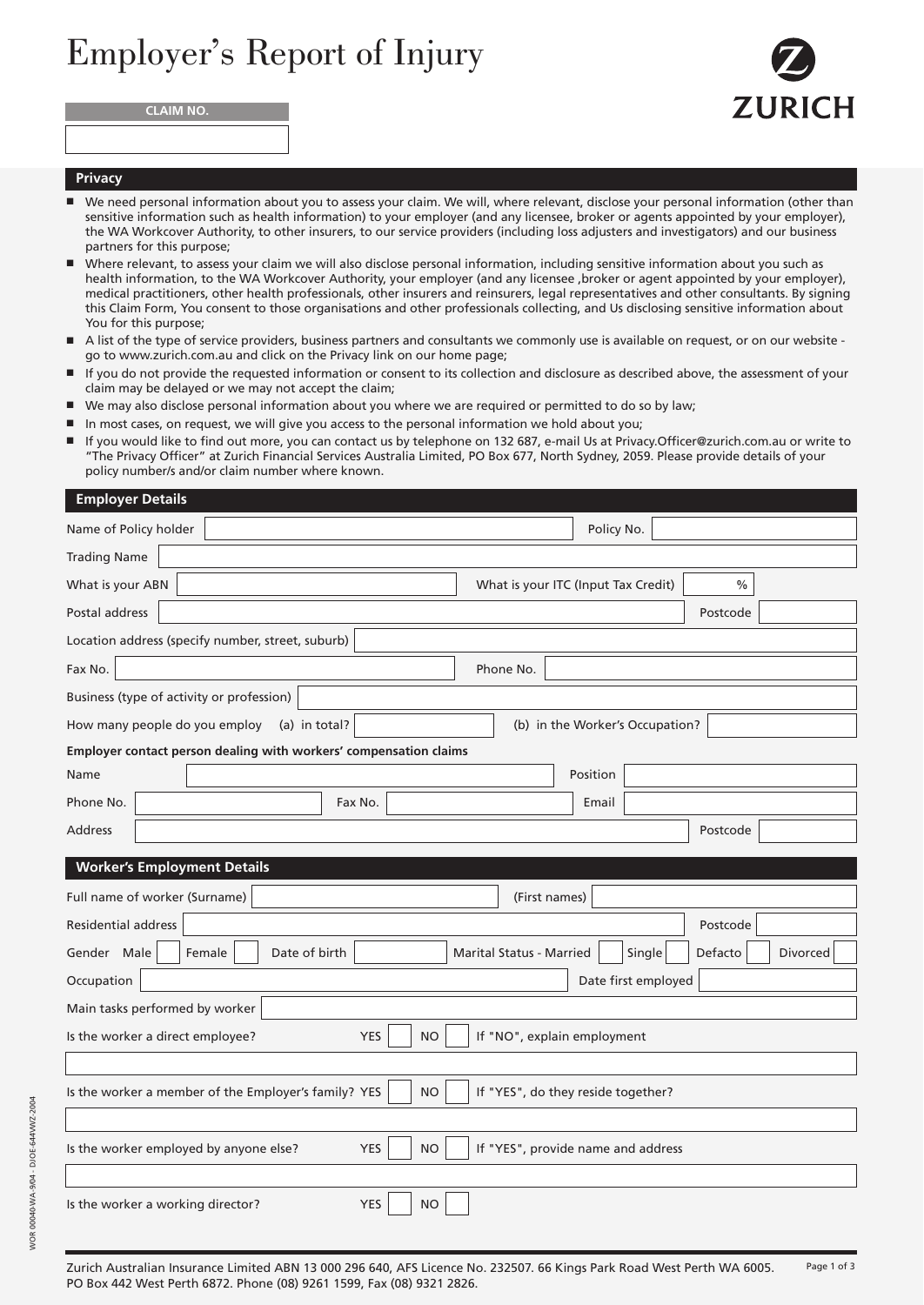| <b>Compensation details</b>                                                                                                                                                                                                                                                             |                   |                               |                  |                                                       |                          |                 |                         |                           |                             |                             |                             |
|-----------------------------------------------------------------------------------------------------------------------------------------------------------------------------------------------------------------------------------------------------------------------------------------|-------------------|-------------------------------|------------------|-------------------------------------------------------|--------------------------|-----------------|-------------------------|---------------------------|-----------------------------|-----------------------------|-----------------------------|
| Did the worker cease work because of the injury? YES<br>If "NO", go to "Employer Declaration"                                                                                                                                                                                           |                   |                               |                  |                                                       | <b>NO</b>                | If "YES", when? |                         |                           |                             | Time                        | am/pm                       |
| Has worker resumed work?                                                                                                                                                                                                                                                                |                   |                               |                  | <b>YES</b>                                            | <b>NO</b>                | If "YES", when? |                         |                           |                             | Time                        | am/pm                       |
| What is the exact time lost: Weeks<br>(To date of completion of form if work has not been resumed)<br>Days<br>Hours                                                                                                                                                                     |                   |                               |                  |                                                       |                          |                 |                         |                           |                             |                             |                             |
| What are the normal working hours? (eg. 7.00 am to 3.30 pm Monday to Thursday: 7.00 am to 1 pm Friday)                                                                                                                                                                                  |                   |                               |                  |                                                       |                          |                 |                         |                           |                             |                             |                             |
| Day                                                                                                                                                                                                                                                                                     |                   | Day                           |                  |                                                       |                          | Day             |                         |                           | Day                         |                             |                             |
| No. of Hours worked per week                                                                                                                                                                                                                                                            |                   |                               |                  |                                                       |                          |                 |                         |                           |                             |                             |                             |
| Wage Information - (Complete only when claiming for lost time)                                                                                                                                                                                                                          |                   |                               |                  |                                                       |                          |                 |                         |                           |                             |                             |                             |
| Weekly earnings for 13 week prior to incapacity                                                                                                                                                                                                                                         |                   |                               |                  |                                                       |                          |                 |                         |                           |                             |                             |                             |
| Note: If agreed or market rate please confirm whether this is underpinned by an award classification or registered EBA                                                                                                                                                                  |                   |                               |                  |                                                       |                          |                 |                         |                           |                             |                             |                             |
| Is the worker employed under (please $\checkmark$ tick the appropriate box)<br>Federal award                                                                                                                                                                                            |                   | State award                   |                  | <b>Registered EBA</b>                                 |                          |                 | <b>Unregistered EBA</b> |                           |                             | Agreed or market rate       |                             |
|                                                                                                                                                                                                                                                                                         |                   |                               |                  |                                                       |                          |                 |                         |                           |                             |                             |                             |
| Is the worker employed                                                                                                                                                                                                                                                                  |                   | Full time                     |                  | Part time                                             |                          | Casual          | Seasonal                |                           |                             |                             |                             |
| <b>Week ending</b><br>dd/mm/yy                                                                                                                                                                                                                                                          | Ordinary<br>hours | <b>Base</b><br>hourly<br>rate | Overtime<br>paid | <b>Bonuses /</b><br>Allowance<br>(tools,<br>site etc) | Over<br>award<br>payment | Annual<br>leave | <b>Sick</b><br>leave    | <b>Public</b><br>holidays | <b>Rostered</b><br>days off | Other<br>days               | Gross<br>weekly<br>earnings |
|                                                                                                                                                                                                                                                                                         |                   | \$                            | \$               | s                                                     | \$                       | \$              | s.                      | s                         | \$                          | \$                          | \$                          |
| 1                                                                                                                                                                                                                                                                                       |                   |                               |                  |                                                       |                          |                 |                         |                           |                             |                             |                             |
| 2                                                                                                                                                                                                                                                                                       |                   |                               |                  |                                                       |                          |                 |                         |                           |                             |                             |                             |
| 3                                                                                                                                                                                                                                                                                       |                   |                               |                  |                                                       |                          |                 |                         |                           |                             |                             |                             |
| 4                                                                                                                                                                                                                                                                                       |                   |                               |                  |                                                       |                          |                 |                         |                           |                             |                             |                             |
| 5                                                                                                                                                                                                                                                                                       |                   |                               |                  |                                                       |                          |                 |                         |                           |                             |                             |                             |
| 6                                                                                                                                                                                                                                                                                       |                   |                               |                  |                                                       |                          |                 |                         |                           |                             |                             |                             |
| $\overline{7}$                                                                                                                                                                                                                                                                          |                   |                               |                  |                                                       |                          |                 |                         |                           |                             |                             |                             |
| 8                                                                                                                                                                                                                                                                                       |                   |                               |                  |                                                       |                          |                 |                         |                           |                             |                             |                             |
| 9                                                                                                                                                                                                                                                                                       |                   |                               |                  |                                                       |                          |                 |                         |                           |                             |                             |                             |
| 10                                                                                                                                                                                                                                                                                      |                   |                               |                  |                                                       |                          |                 |                         |                           |                             |                             |                             |
| 11                                                                                                                                                                                                                                                                                      |                   |                               |                  |                                                       |                          |                 |                         |                           |                             |                             |                             |
| 12                                                                                                                                                                                                                                                                                      |                   |                               |                  |                                                       |                          |                 |                         |                           |                             |                             |                             |
| 13                                                                                                                                                                                                                                                                                      |                   |                               |                  |                                                       |                          |                 |                         |                           |                             |                             |                             |
|                                                                                                                                                                                                                                                                                         |                   |                               |                  |                                                       |                          |                 |                         |                           |                             | <b>TOTAL GROSS EARNINGS</b> | \$                          |
| Note: If the worker is not employed under an award classification or Registered EBA, please provide details of the total gross earnings<br>(excluding GST, leave loading) paid to the worker up to the length of service but not exceeding 12 months prior to the date of injury.<br>\$ |                   |                               |                  |                                                       |                          |                 |                         |                           |                             |                             |                             |
| The total number of weeks worked?                                                                                                                                                                                                                                                       |                   |                               |                  |                                                       |                          |                 |                         |                           |                             |                             |                             |
| If not 52 weeks please confirm the dates worked<br>to                                                                                                                                                                                                                                   |                   |                               |                  |                                                       |                          |                 |                         |                           |                             |                             |                             |
| The base number of hours worked each week by the worker?                                                                                                                                                                                                                                |                   |                               |                  |                                                       |                          |                 |                         |                           |                             |                             |                             |
| Total number of hours worked for the 52 weeks preceding the date of injury?                                                                                                                                                                                                             |                   |                               |                  |                                                       |                          |                 |                         |                           |                             |                             |                             |
| The base hourly rate paid to the worker?<br>\$                                                                                                                                                                                                                                          |                   |                               |                  |                                                       |                          |                 |                         |                           |                             |                             |                             |